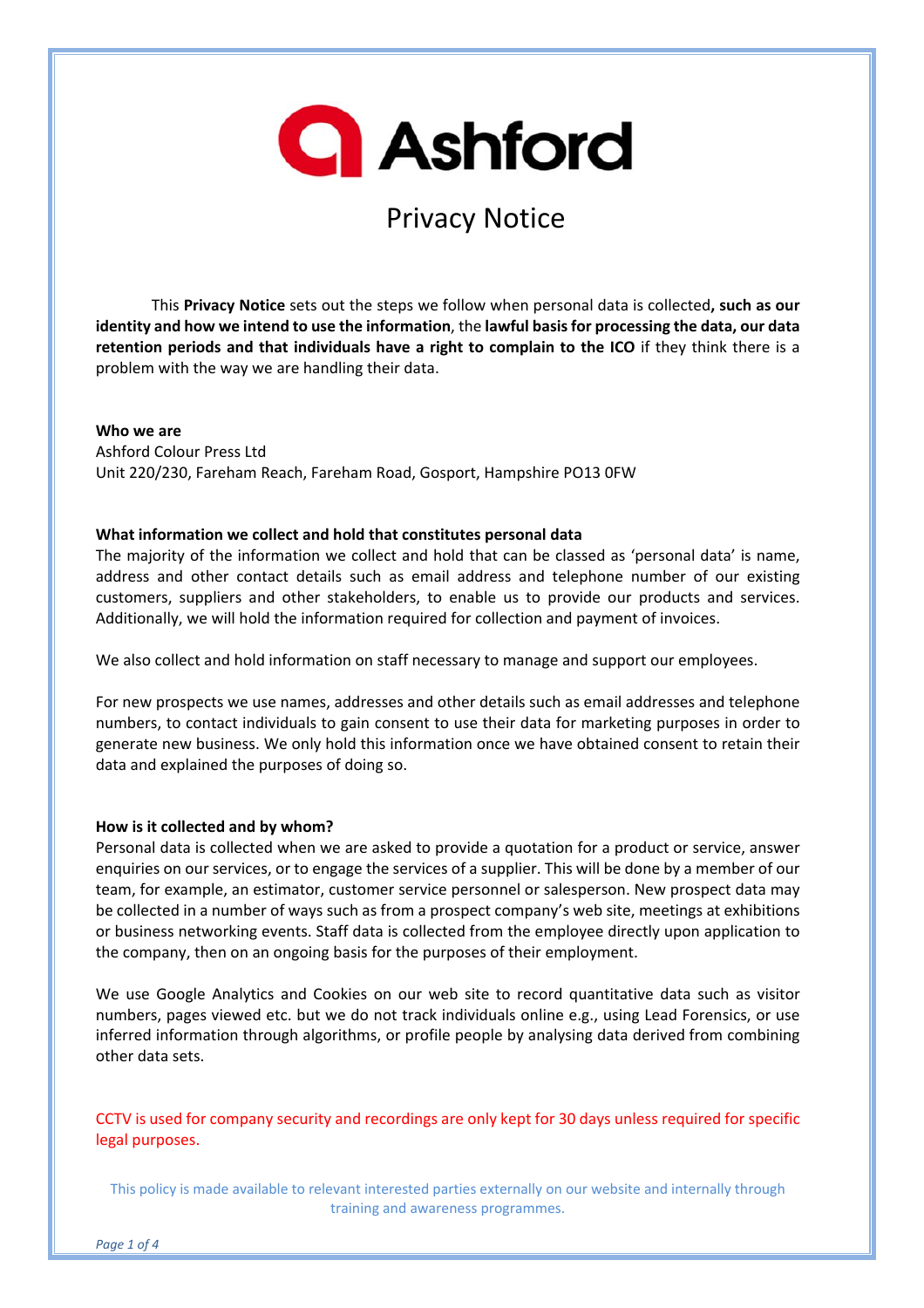#### **What we do with the personal data we process**

We are only collecting information we need and are going to use. We use the 'personal data' generally for carrying out our business in the delivery of printed products and related services, for example, to provide a quotation, answer enquiries, create delivery notes, communicate information relating to the company and our business.

We do not use your information for a particular purpose other than to carry out our business and communicate with you where appropriate, nor do we collect personal data by observation or draw inference from any individual's behaviour. We will not share any data with third‐parties for marketing purposes.

We may, however, use the data provided by an existing customer to provide a quotation, to send them information on a related product or service that we think may be beneficial to their business. This would only be done in a reasonable way, and in a manner that a business contact would expect.

#### **How long we keep personal data**

We have specific retention times for each category of data which are set out in our **Information Asset Register**.

#### **Who will your data be shared with**

Data will only be shared with external third parties when there is a specific business need, for example we might share data would be if we were to outsource an aspect of work, or employee data will be shared with the pension provider.

To cover this sharing of data, we have contracts in place with all the suppliers that may come into contact with any of the personal data we hold, to ensure the supplier is compliant with GDPR, and recognise their responsibilities when processing our data.

All reasonable steps are being taken to ensure data security both organisationally and technologically. As part of our data security measures, staff can only access our computer systems through password protected remote desktop system via our IT supplier. This IT supplier manages our servers, which in turn means we are 'sharing' data with them. The external IT supplier and internal IT Manager ensure data security, for example by keeping our virus protection software and firewall protection current, utilising encryption tools, and providing the best IT security available.

#### **What will be the effect of this on the individuals concerned?**

There should be no impact on the individual as a result of our processing. We aim to always be fair, transparent and ensure that people know how their information will be used. Data security is a key consideration and we do everything we can to protect the data hold.

This applies whether the personal data was obtained directly from the data subjects or from other sources.

#### **Is the intended use likely to cause individuals to object or complain?**

Our use of data will not have any unjustified adverse effects on individuals. We are only using information in a way which they would expect.

There are no adverse consequences of not providing information to us - for example, non-receipt of a benefit.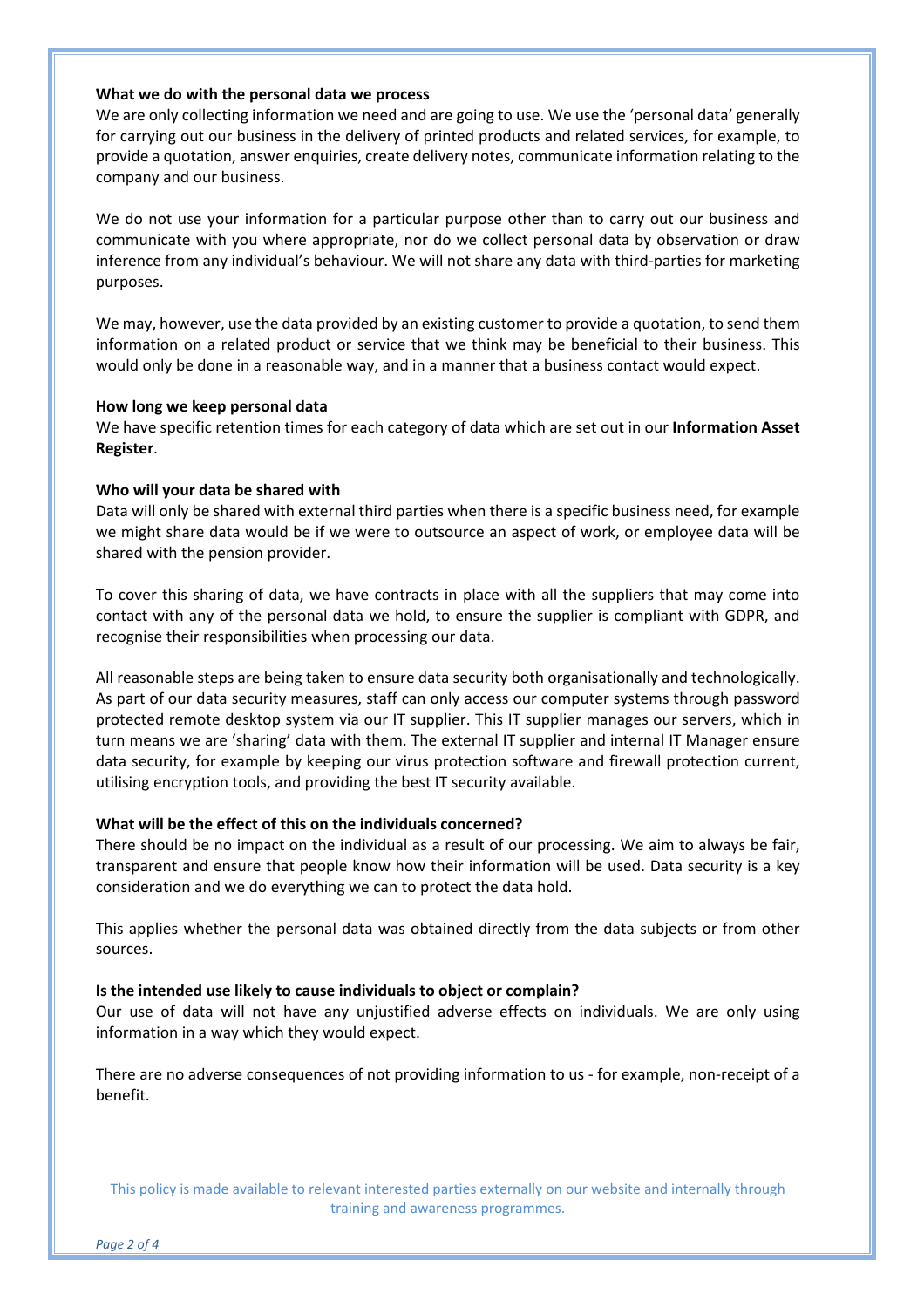#### **The Lawful Bases of our data processing**

The lawful bases for our data processing activity are **Legitimate Interest** & **Contract** for activities relating to staff, suppliers, existing customers and other stakeholders, and **Consent** for marketing communications purposes to new prospects.

In general terms, purpose of processing information is to enable us to provide a printing service, to support and manage our employees, promote and advertise our products and services, and maintain our own accounts and records.

**Legitimate Interest** is appropriate to most of our processing activity, in order to conduct our business as outlined above.

**Contract:** the processing is necessary for a contract we have with an individual, or we haven't yet got a contract with an individual, but they have asked us to do something as a first step (eg provide a quote) and we need to process their personal data to do what they ask.

**Consent** is the most appropriate legal basis for the processing of new prospect information. We would obtain consent in order to provide communications relevant to commercial requirements. We will always make it clear **when requesting Consent what the data will be used for** and **have clear, simple ways for people to withdraw consent.** We will not transfer personal data outside the EU without the individual's consent.

We will explain our lawful basis for processing personal data when we answer a 'subject access request'.

#### **Who the Data Controller / DPO is**

Although we are not required to formally designate a Data Protection Officer (DPO), we have a nominated person to take responsibility for data protection compliance, this will be the Finance Director. The ISO Manager has also been nominated for the day to day running of Data Protection within the company.

Individuals have the right to request access to the data we hold on them by submitting a request to do so addressed to our DPO, who will provide details on any information retained by us as outlined in our **Data Protection Policy**.

#### **Data Protection by Design and Data Protection Impact Assessments**

We aim to adopt a privacy by design approach and will carry out a Privacy Impact Assessment (PIA), also referred to as 'Data Protection Impact Assessments' (DPIA), as part of our GDPR compliance system in situations where data processing is likely to result in high risk to individuals, for example:

- where a new technology is being deployed;
- where a profiling operation is likely to significantly affect individuals; or
- where there is processing on a large scale of the special categories of data.

If a DPIA indicates that the data processing is high risk, and we cannot sufficiently address those risks, we will consult the ICO to seek its opinion as to whether the processing operation complies with the GDPR.